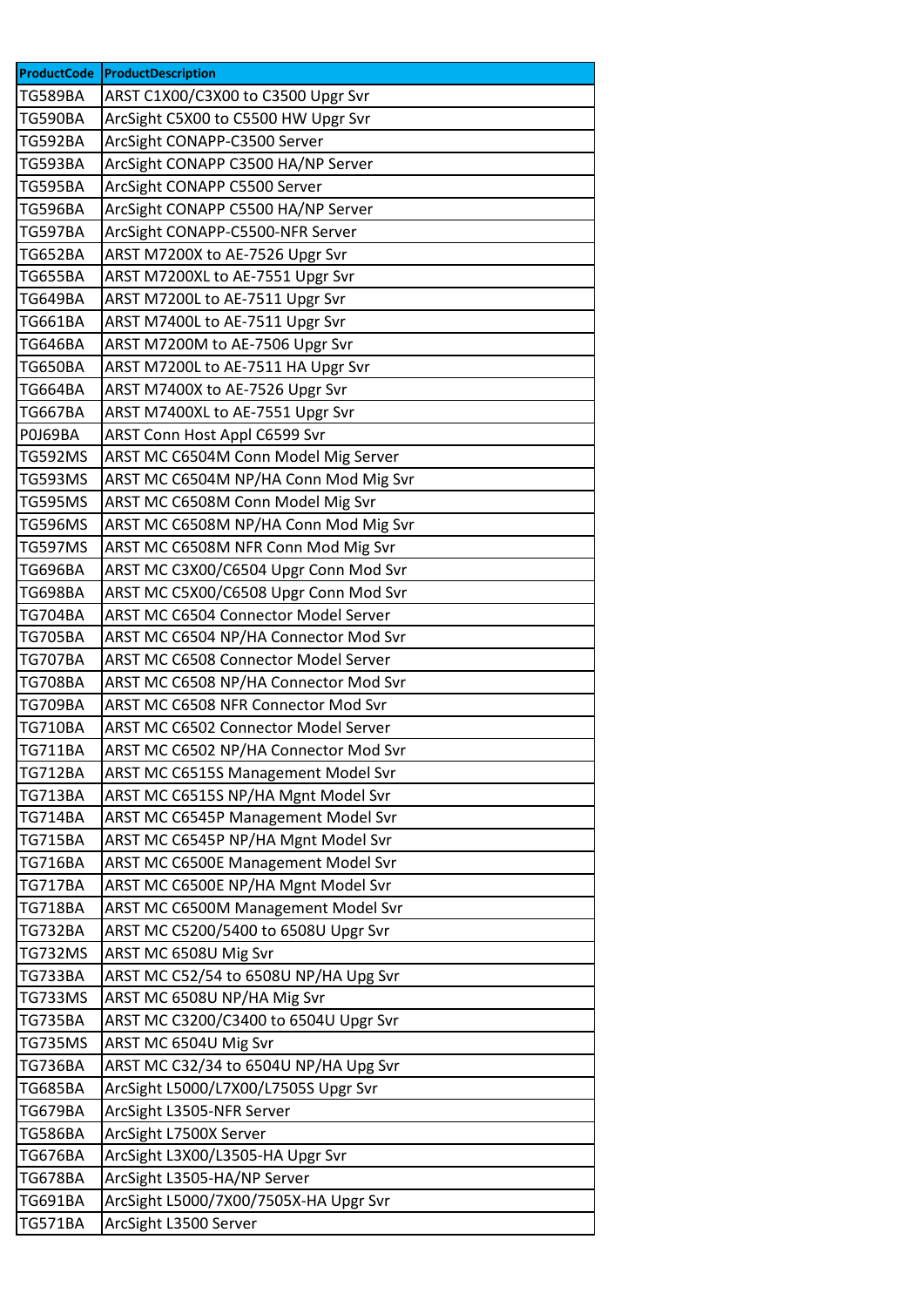| <b>TG587BA</b> | ArcSight L7500X-HA/NP Server                                   |
|----------------|----------------------------------------------------------------|
| <b>TG588BA</b> | ArcSight L7500X-NFR Server                                     |
| TG692BA        | ArcSight L7505X Server                                         |
| <b>P0J52BA</b> | ArcSight SD Pltfrm L7505X HA Server                            |
| <b>TG683BA</b> | ArcSight L7505-SAN-HA/NP Server                                |
| P0J49BA        | ArcSight SD Pltfrm L7505S NP Server                            |
| P0J47BA        | ArcSight SD Platform L7505S Server                             |
| TG681BA        | ArcSight L5X/7X/L7505 SAN-HA Upgr Svr                          |
| <b>TG688BA</b> | ArcSight L7505S-HA/NP Server                                   |
| TG573BA        | ArcSight L3500-NFR Server                                      |
| <b>TG682BA</b> | ArcSight L7505-SAN Server                                      |
| TG689BA        | ArcSight L7505S-NFR Server                                     |
| <b>TG582BA</b> | ArcSight L7500S-HA/NP Server                                   |
| <b>TG581BA</b> | ArcSight L7500S Server                                         |
| P0J51BA        | ArcSight SD Platform L7505X Server                             |
| <b>TG569BA</b> | ArcSight L3X00/L3500 Upgr Svr                                  |
| P0J39BA        | ArcSight SD Platform L3505 Server                              |
| POJ60BA        | ARST L7400SANNFR/Plf L7505SAN NFR Upg                          |
| TG579BA        | ArcSight L5000/L7X00/L7500S Upgr Svr                           |
| <b>TG675BA</b> | ArcSight L3X00/L3505 Upgr Svr                                  |
| <b>TG687BA</b> | ArcSight L7505S Server                                         |
| TG577BA        | ArcSight L7500-SAN-HA/NP Server                                |
| <b>TG694BA</b> | ArcSight L7505X-NFR Server                                     |
| <b>TG572BA</b> | ArcSight L3500-HA/NP Server                                    |
| <b>TG576BA</b> | ArcSight L7500-SAN Server                                      |
| TG677BA        | ArcSight L3505 Server                                          |
| <b>TG680BA</b> | ArcSight L5X00/7X00/7505 SAN Upgr Svr                          |
| <b>TG693BA</b> | ArcSight L7505X-HA/NP Server                                   |
| <b>TG690BA</b> | ArcSight L5000X/7X00X/L7505X Upgr Svr                          |
| <b>TG686BA</b> | ArcSight L5000/7X00/7505S-HA Upgr Svr                          |
| <b>TG668BA</b> | ARST M7400XL to AE-7551 HA Upgr Svr                            |
| <b>TG695BA</b> | ARST MC C1300/1400/6502 Upgr Conn Svr                          |
| <b>TG584BA</b> | ArcSight L5000X/7X00X/L7500X Upgr Svr                          |
| TG706BA        | ARST MC C6504 NFR Connector Model Svr                          |
| TG699BA        | ARST MC C5X00/6508 HA/NP Upgr Server                           |
| <b>TG658BA</b> | ARST M7400M to AE-7506 Upgr Svr                                |
| TG684BA        | ArcSight L7505-SAN-NFR Server                                  |
| TG656BA        | ARST M7200XL to AE-7551 HA Upgr Svr                            |
| <b>TG580BA</b> | ArcSight L5000/7X00/7500S-HA Upgr Svr                          |
| P0J71BA        | ARST Conn Host Appl C6599 HA Svr                               |
| P0J43BA        | ArcSight SD Platform L7505X NFR Svr                            |
| P0J44BA        | ArcSight SD Pltfrm L7505-SAN HA Svr                            |
| P0J45BA        | ArcSight SD Pltfrm L7505-SAN NFR Svr                           |
| P0J48BA        | ArcSight SD Pltfrm L7505S HA Server                            |
| P0J50BA        | ArcSight SD Pltfrm L7505-SAN Server                            |
| <b>P0J53BA</b> | ArcSight SD Pltfrm L7505X NP Server                            |
| P0J70BA        | ARST Conn Host Appl C6599 NP Svr                               |
| P0J40BA        | ArcSight Security Data Platform L3505 High Availability Server |
| P0J41BA        | ArcSight Security Data Platform L3505 Not For Resale Server    |
| TG634BA        | ArcSight AE-7526 Server                                        |
| TG652BA        | ARST M7200X to AE-7526 Upgr Svr                                |
| <b>TG628BA</b> | ArcSight AE-7506 HA Server                                     |